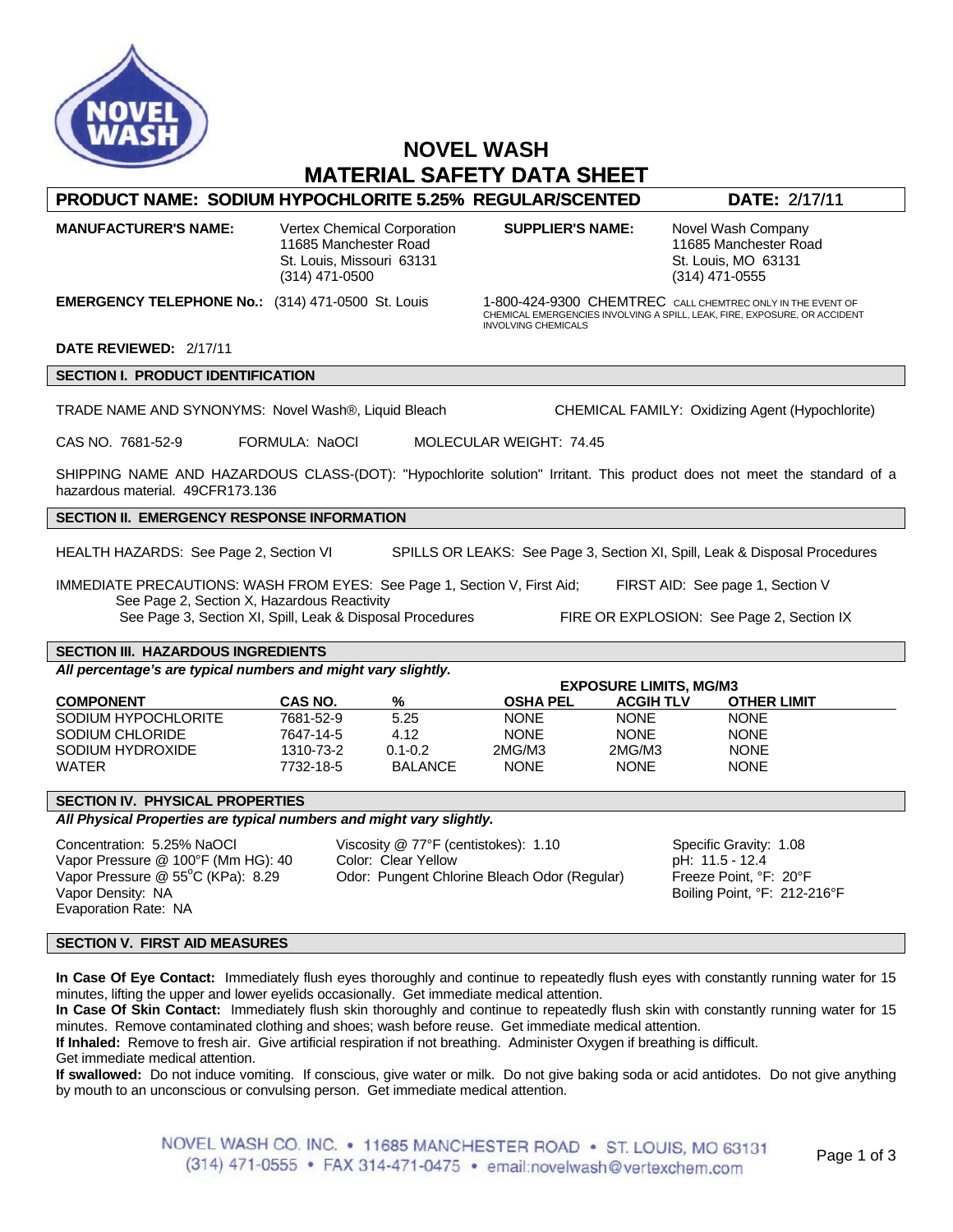**MATERIAL SAFETY DATA SHEET** 

## **PRODUCT NAME: SODIUM HYPOCHLORITE 5.25% REGULAR/SCENTED DATE:** 2/17/11

#### **SECTION VI. HEALTH HAZARD INFORMATION**

**Primary Routes Of Exposure:** Skin or eye contact, inhalation. Avoid eye or skin contact, inhalation.

#### **Signs And Symptoms Of Exposure:**

Eye Contact: Liquid and mists may cause severe but temporary eye damage.

Skin Contact: The liquid will irritate the skin, causing redness and possibly inflammation.

Inhalation: Inhalation of fumes or mists causes respiratory tract irritation and irritation of mucous membranes. If sodium hypochlorite is mixed with ammonia or other chemicals, evolution of chlorine or chlorine based compounds results. These gases can produce pulmonary edema. Never mix with any other chemicals.

Swallowed: Mists and liquid are extremely corrosive to the mouth and throat, mucous membranes and stomach. Swallowing the liquid burns the tissues, causes severe abdominal pain, nausea, vomiting, circulatory collapse, confusion, delerium, coma, and collapse. Swallowing large quantities can cause death.

**Chronic Effects of Exposure:** Irritation effects increase with strength of solution and time of exposure. Prolonged or repeated exposure can lead to constant irritation of eyes and throat. Prolonged or repeated contact may cause dermatitis and sensitization.

**Medical Conditions Generally Aggravated By Exposure:** High concentrations of vapor or mist may aggravate heart conditions or chronic respiratory problems such as asthma, chronic bronchitis or obstructive lung disease. Under normal consumer use conditions, likelihood of any adverse health effects are low.

#### **SECTION VII. TOXICITY DATA**

Oral: For 5% Solution Rat LD50=13 G/KG Dermal: Rat LD50 >3.0 G/KG Inhalation: No Data Available Other Data: None Carcinogenicity: This material is not considered to be a carcinogen by the National Toxicology Program, the International Agency for Research of Cancer, or the Occupational Safety and Health Administration.

#### **SECTION VIII. PERSONAL PROTECTION**

**Ventilation:** Local mechanical exhaust ventilation capable of minimizing emissions at the point of use.

**If consumer/commercial use with small quantities, well-ventilated areas and no other chemicals in use:** Wear safety glasses. With repeated or prolonged use, more than a few moments, wear gloves.

#### **If industrial/commercial use when large quantities or poorly ventilated/closed areas allow mist or high concentrations of vapor:**

Respiratory Protection is needed: Wear a NIOSH-approved respirator appropriate for the vapor or mist concentration at the point of use. Appropriate respirators may be a full face piece or a half mask air-purifying cartridge respirator equipped for acid gases/mists, a self-contained breathing apparatus in the pressure demand mode, or a supplied-air respirator.

Eye Protection: Chemical goggles and full face-shield unless a full face-piece respirator is also worn. It is generally recognized that contact lenses should not be worn when working with chemicals because contact lenses may contribute to the severity of an eye injury. In a laboratory situation, where running water is immediately available and an eyewash nearby, for handling of sixteen (16) ounces or less of product, safety glasses are acceptable eye protection.

Protective Clothing: Long-sleeved shirt, trousers, rubber boots, rubber gloves, and rubber apron. In a laboratory situation, where running water is immediately available and an eyewash nearby, for handling of sixteen (16) ounces or less of product, rubber gloves can be omitted. Hands should be rinsed immediately until slick feeling is gone from skin if sodium hypochlorite exposure occurs. For prolonged use in cleaning or sanitization, wear gloves.

Other Protective Measures: An eyewash and safety shower should be nearby and ready for use.

#### **SECTION IX. FIRE AND EXPLOSION INFORMATION**

Flash Point, Deg F: Not Flammable Flammable Limits In Air, %: Lower: N/A Upper: N/A Method Used: N/A

**Extinguishing Media:** This material is not combustible. Use extinguishing media appropriate for surrounding fire.

**Special Fire Fighting Procedures:** Fire fighters should wear self-contained breathing apparatus and full protective clothing. Use water spray to cool nearby containers and structures exposed to fire.

**Unusual fire and explosion hazards:** Containers of this material can explode as oxygen is liberated under high heat or fire conditions. Toxic fumes similar to chlorine gas are liberated by contact with acids, ammonia, some detergent cleaners, organic materials, oxidizing agents and some reducing agents. See Special Precautions Section for TLV of elemental chlorine. Highly exothermic reactions with organic materials may cause fires in adjacent, heat sensitive materials.

**NFPA Rating:** Hypochlorite is not rated by the National Fire Protection Association. Vertex, with the help of the Chlorine Institute, assigned the following estimated rating based on NFPA standards: Health - 1 Reactivity - 0 Fire - 0 Specific Hazard - Irritant

#### **SECTION X. HAZARDOUS REACTIVITY**

Stability: Stable under normal use and storage conditions. Stability decreases with increased concentration, heat, light exposure, decrease in pH and contamination with heavy metals such as nickel, cobalt, copper and iron. Decrease in pH and contamination can result in evolution of chlorine (toxic) gas. The change of the change of the change of the Polymerization: Will Not Occur

Strong oxidizing agent: Reacts with other household chemicals such as toilet bowl cleaners, rust removers, vinegar, acids or ammonia containing products to produce hazardous gases, such as chlorine and other chlorinated species.

Conditions To Avoid: Excessive heat, exposure to light, reduced alkalinity, and contamination of any kind. Reduced alkalinity or contamination can result in evolution of chlorine (toxic) gas.

Incompatible Materials To Avoid: Ether, ammonia, acids, oxidizing agents, reducing agents, oxidizable or combustible materials such as wood, cloth or organic materials; heavy metals such as iron, copper, magnesium, aluminum, tin, manganese, zinc, chromium, nickel, and their alloys. Hazardous Decomposition Products: HOCL, Chlorine, HCL, NACL, Sodium Chlorate, and oxygen which depend on pH, temperature and time.